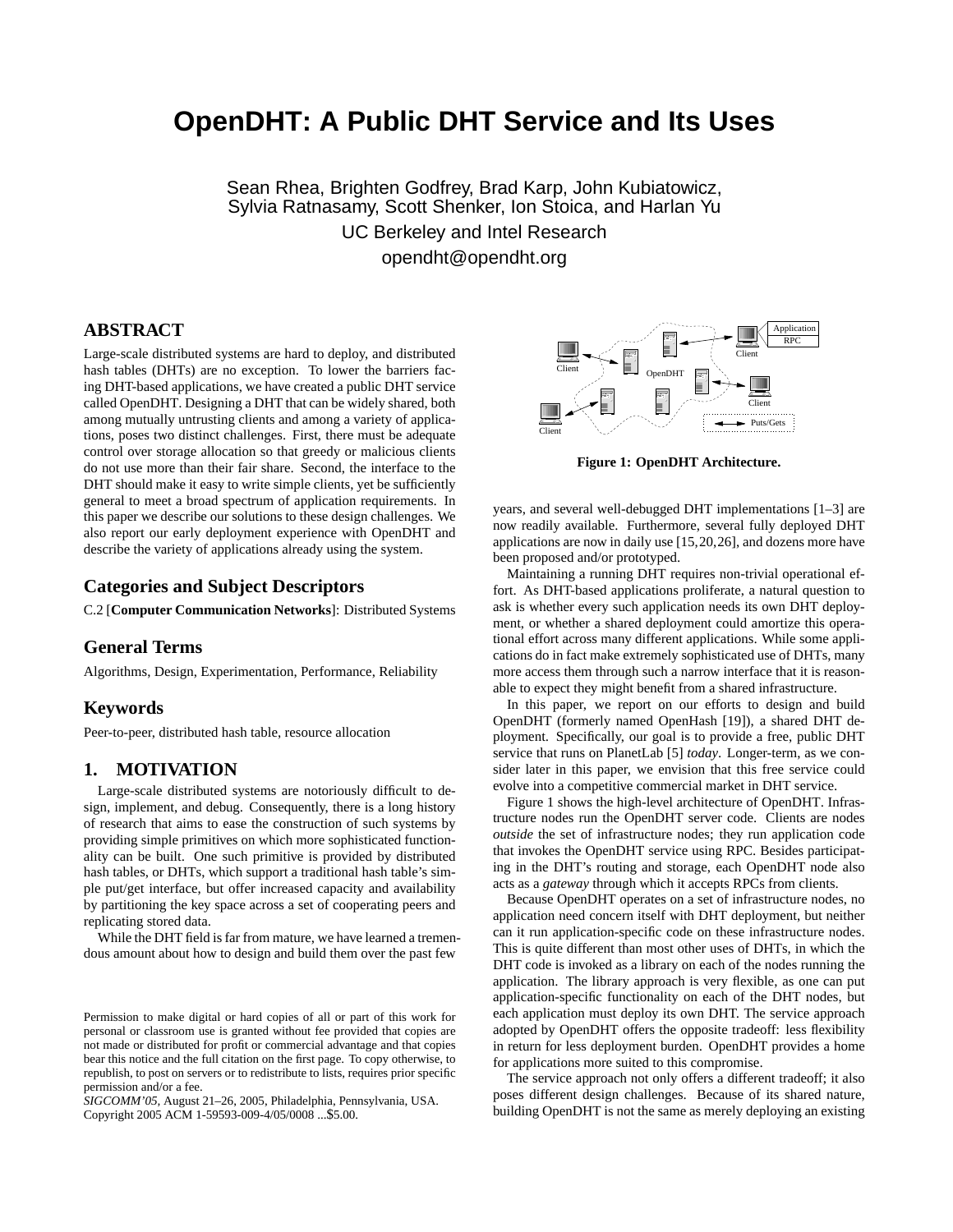DHT implementation on PlanetLab. OpenDHT is shared in two different senses: there is sharing both among applications and among clients, and each raises a new design problem.

First, for OpenDHT to be shared effectively by many different applications, its interface must balance the conflicting goals of generality and ease-of-use. Generality is necessary to meet the needs of a broad spectrum of applications, but the interface should also be easy for simple clients to use. Ease-of-use argues for a fairly simple primitive, while generality (in the extreme) suggests giving raw access to the operating system (as is done in PlanetLab).<sup>I</sup> It is hard to quantify both ease-of-use and generality, so we rely on our early experience with OpenDHT applications to evaluate our design decisions. Not knowing what applications are likely to emerge, we can only conjecture about the required degree of generality.

Second, for OpenDHT to be shared by many mutually untrusting clients without their unduly interfering with each other, system resources must be allocated with care. While ample prior work has investigated bandwidth and CPU allocation in shared settings, storage allocation has been studied less thoroughly. In particular, there is a delicate tradeoff between fairness and flexibility: the system shouldn't unnecessarily restrict the behavior of clients by imposing arbitrary and strict quotas, but it should also ensure that all clients have access to their fair share of service. Here we can evaluate prospective designs more quantitatively, and we do so with extensive simulations.

We summarize our solutions to these two design problems in Section 2. We then address in significantly more detail the OpenDHT interface (Section 3) and storage allocation algorithm (Section 4). Section 5 describes our early deployment experience, both in terms of raw performance and availability numbers, and the variety of applications currently using the system. Section 6 concludes with a discussion of various economic concerns that may affect the design and deployment of services like OpenDHT.

# **2. OVERVIEW OF DESIGN**

Before delving into the details of OpenDHT in subsequent sections, we first describe the fundamental rationale for the designs we chose for the system's interface and storage allocation mechanism.

#### **2.1 Interface**

In designing OpenDHT, we have the conflicting goals of generality and ease-of-use (which we also refer to as simplicity). There are three broad classes of interfaces in the DHT literature, and they each occupy very different places on the generality/simplicity spectrum (a slightly different taxonomy is described in [11]). Given a key, these interfaces provide three very different capabilities:

- **routing** Provides general access to the DHT node responsible for the input key, and to each node along the DHT routing path.
- **lookup** Provides general access to the DHT node responsible for the input key.
- **storage** Directly supports the put(key, value) and get(key) operations by routing them to the DHT node responsible for the input key, but exposes no other interface.

The *routing* model is the most general interface of the three; a client is allowed to invoke arbitrary code at the endpoint and at every node along the DHT path towards that endpoint (either through

upcalls or iterative routing). This interface has been useful in implementing DHT-based multicast [7] and anycast [34].

The *lookup* model is somewhat less general, only allowing code invocation on the endpoint. This has been used for query processing [17], file systems [9, 23], and packet forwarding [31].

The true power of the routing and lookup interfaces lies in the application-specific code running on the DHT nodes. While the DHT provides routing to the appropriate nodes, it is the applicationspecific code that does the real work, either at each hop en route (routing) or only at the destination (lookup). For example, such code can handle forwarding of packets (*e.g.*, multicast and *i*3 [31]) or data processing (*e.g.*, query processing).

The *storage* model is by far the least flexible, allowing no access to application-specific code and only providing the put/get primitives. This lack of flexibility greatly limits the spectrum of applications it can support, but in return this interface has two advantages: it is simple for the service to support, in that the DHT infrastructure need not deal with the vagaries of application-specific code running on each of its nodes, and it is also simple for application developers and deployers to use, freeing them from the burden of operating a DHT when all they want is a simple put/get interface.

In the design of OpenDHT, we place a high premium on simplicity. We want an infrastructure that is simple to operate, and a service that simple clients can use. Thus the storage model, with its simple put/get interface, seems most appropriate. To get around its limited functionality, we use a novel client library, Recursive Distributed Rendezvous (ReDiR), which we describe in detail in Section 3.2. ReDiR, in conjunction with OpenDHT, provides the equivalent of a lookup interface for any arbitrary set of machines (inside or outside OpenDHT itself). Thus clients using ReDiR achieve the flexibility of the lookup interface, albeit with a small loss of efficiency (which we describe later).

Our design choice reflects our priorities, but one can certainly imagine other choices. For instance, one could run a shared DHT on PlanetLab, with the DHT providing the routing service and PlanetLab allowing developers to run application-specific code on individual nodes. This would relieve these developers of operating the DHT, and still provide them with all the flexibility of the routing interface, but require careful management of the application-specific code introduced on the various PlanetLab nodes. We hope others explore this portion of the design space, but we are primarily interested in facilitating simple clients with a simple infrastructure, and so we chose a different design.

While there are no cut-and-dried metrics for simplicity and generality, early evidence suggests we have navigated the tradeoff between the two well. As we describe in greater detail in Section 5.1, OpenDHT is highly robust, and we firmly believe that the relative simplicity of the system has been essential to achieving such robustness. While generality is similarly difficult to assess, in Table 4 we offer a catalog of the diverse applications built on OpenDHT as evidence of the system's broad utility.

#### **2.2 Storage Allocation**

OpenDHT is essentially a public storage facility. As observed in [6,30], if such a system offers the persistent storage semantics typical of traditional file systems, the system will eventually fill up with orphaned data. Garbage collection of this unwanted data seems difficult to do efficiently. To frame the discussion, we consider the solution to this problem proposed as part of the Palimpsest shared public storage system [30]. Palimpsest uses a novel revolvingdoor technique in which, when the disk is full, new stores push out the old. To keep their data in the system, clients re-put frequently enough so that it is never flushed; the required re-put rate

<sup>1</sup>One might argue that PlanetLab solves the problems we are posing by providing extreme resource control and a general interface. But PlanetLab is hard for simple clients to use, in that every application must install software on each host and ensure its continued operation. For many of the simple applications we describe in Section 5.3, this effort would be inappropriately burdensome.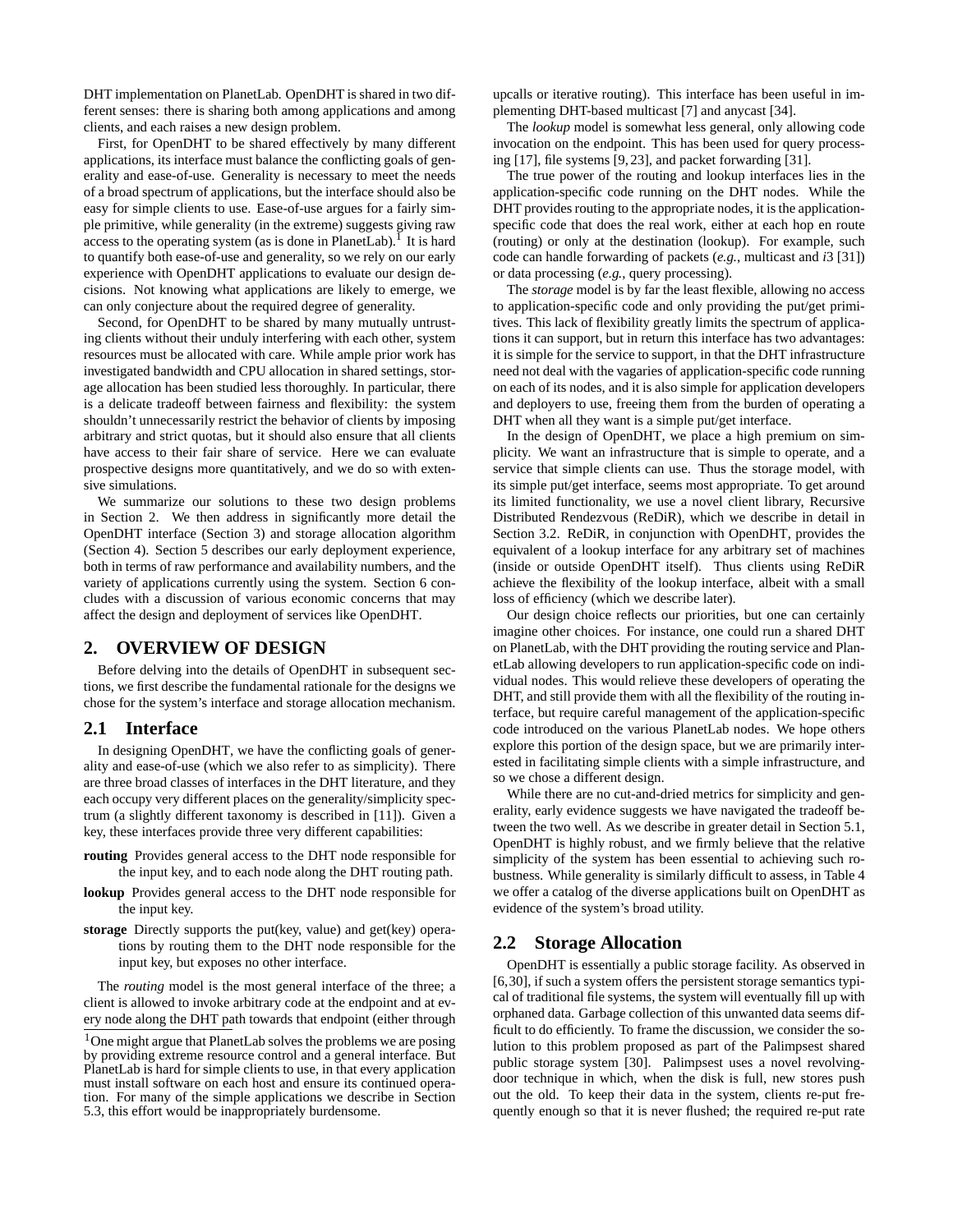depends on the total offered load on that storage node. Palimpsest uses per-put charging, which in this model becomes an elegantly simple form of congestion pricing to provide fairness between users (those willing to pay more get more).

While we agree with the basic premise that public storage facilities should not provide unboundedly persistent storage, we are reluctant to require clients to monitor the current offered load in order to know how often to re-put their data. This adaptive monitoring is complicated and requires that clients run continuously. In addition, Palimpsest relies on charging to enforce some degree of fairness; since OpenDHT is currently deployed in an environment where such charging is both impractical and impolitic, we wanted a way to achieve fairness without an explicit economic incentive.

Our goals for the OpenDHT storage allocation algorithm are as follows. First, to simplify life for its clients, OpenDHT should offer storage with a definite time-to-live (TTL). A client should know exactly when it must re-store its puts in order to keep them stored, so rather than adapting (as in Palimpsest), the client can merely set simple timers or forget its data altogether (if, for instance, the application's need for the data will expire before the data itself).

Second, the allocation of storage across clients should be "fair" without invoking explicit charging. By fair we mean that, upon overload, each client has "equal" access to storage.<sup>2</sup> Moreover, we also mean fair in the work-conserving sense; OpenDHT should allow for full utilization of the storage available (thereby precluding quota-like policies), and should restrict clients *only* when it is overloaded.

Finally, OpenDHT should prevent *starvation* by ensuring a minimal rate at which puts can be accepted at all times. Without such a requirement, the system could allocate all its storage (fairly) for an arbitrarily long TTL, and then reject all storage requests for the duration of that TTL. Such "bursty" availability of storage would present an undue burden on OpenDHT clients.

In Section 4 we present an algorithm that meets the above goals.

The preceding was an overview of our design. We next consider the details of the OpenDHT client interface, and thereafter, the details of storage allocation in OpenDHT.

## **3. INTERFACE**

One challenge to providing a shared DHT infrastructure is designing an interface that satisfies the needs of a sufficient variety of applications to justify the shared deployment. OpenDHT addresses this challenge two ways. First, a put/get interface makes writing simple applications easy yet still supports a broad range of storage applications. Second, the use of a client-side library called ReDiR allows more sophisticated interfaces to be built atop the base put/get interface. In this section we discuss the design of these interfaces. Section 5 presents their performance and use.

#### **3.1 The put/get API**

The OpenDHT put/get interface supports a range of application needs, from storage in the style of the Cooperative File System (CFS) [9] to naming and rendezvous in the style of the Host Identity Protocol (HIP) [21] and instant messaging.

The design goals behind the put/get interface are as follows. First, simple OpenDHT applications should be simple to write. The value of a shared DHT rests in large part on how easy it is to use. OpenDHT can be accessed using either Sun RPC over TCP or

| Functionality                        |
|--------------------------------------|
| Write $(k, v)$ for TTL t             |
| can be removed with secret s         |
| Read all $\nu$ stored under $k$      |
| returned value(s) unauthenticated    |
| Remove $(k, v)$ put with secret s    |
| $t >$ than TTL remaining for put     |
| Write $(k, v)$ for TTL t             |
| immutable $(k = H(v))$               |
| Read $\nu$ stored under $k$          |
| returned value immutable             |
| Write $(k, v)$ , expires at t        |
| public key $K_P$ ; private key $K_S$ |
| can be removed using nonce $n$       |
| $\sigma = \{H(k, v, n, t)\}_{K_{S}}$ |
| Read v stored under $(k, H(K_P))$    |
| returned value authenticated         |
| Remove $(k, v)$ with nonce <i>n</i>  |
| parameters as for <i>put-auth</i>    |
|                                      |

#### **Table 1: The put/get interface.**  $H(x)$  is the SHA-1 hash of  $x$ **.**

XML RPC over HTTP; as such it easy to use from most programming languages and works from behind most firewalls and NATs. A Python program that reads a key and value from the console and puts them into the DHT is only nine lines long; the complementary get program is only eleven.

Second, OpenDHT should not restrict key choice. Previous schemes for authentication of values stored in a DHT require a particular relationship between the value and the key under which it is stored (*e.g.*, [9, 14]). Already we know of applications that have key choice requirements that are incompatible with such restrictions; the prefix hash tree (PHT) [25] is one example. It would be unwise to impose similar restrictions on future applications.

Third, OpenDHT should provide authentication for clients that need it. A client may wish to verify that an authorized entity wrote a value under a particular key or to protect its own values from overwriting by other clients. As we describe below, certain attacks cannot be prevented without support for authentication in the DHT. Of course, our simplicity goal demands that authentication be only an option, not a requirement.

The current OpenDHT deployment meets the first two of these design goals (simplicity and key choice) and has some support for the third (authentication). In what follows, we describe the current interface in detail, then describe two planned interfaces that better support authentication. Table 1 summarizes all three interfaces. Throughout, we refer to OpenDHT keys by *k*; these are 160-bit values, often the output of the SHA-1 hash function (denoted by *H*), though applications may assign keys in whatever fashion they choose. Values, denoted *v*, are variable-length, up to a maximum of 1 kB in size. All values are stored for a bounded time period only; a client specifies this period either as a TTL or an expiration time, depending on the interface.

Finally, we note that under all three interfaces, OpenDHT provides only eventual consistency. In the case of network partitions or excessive churn, the system may fail to return values that have been put or continue to return values that have been removed. Imperfect clock synchronization in the DHT may also cause values to expire at some replicas before others, leaving small windows where replicas return different results. While such temporary inconsistencies in theory limit the set of applications that can be built on OpenDHT, they have not been a problem to date.

<sup>&</sup>lt;sup>2</sup>As in fair queuing, we can of course impose weighted fairness, where some clients receive a larger share of storage than others, for policy or contractual reasons. We do not pursue this idea here, but it would require only minor changes to our allocation mechanism.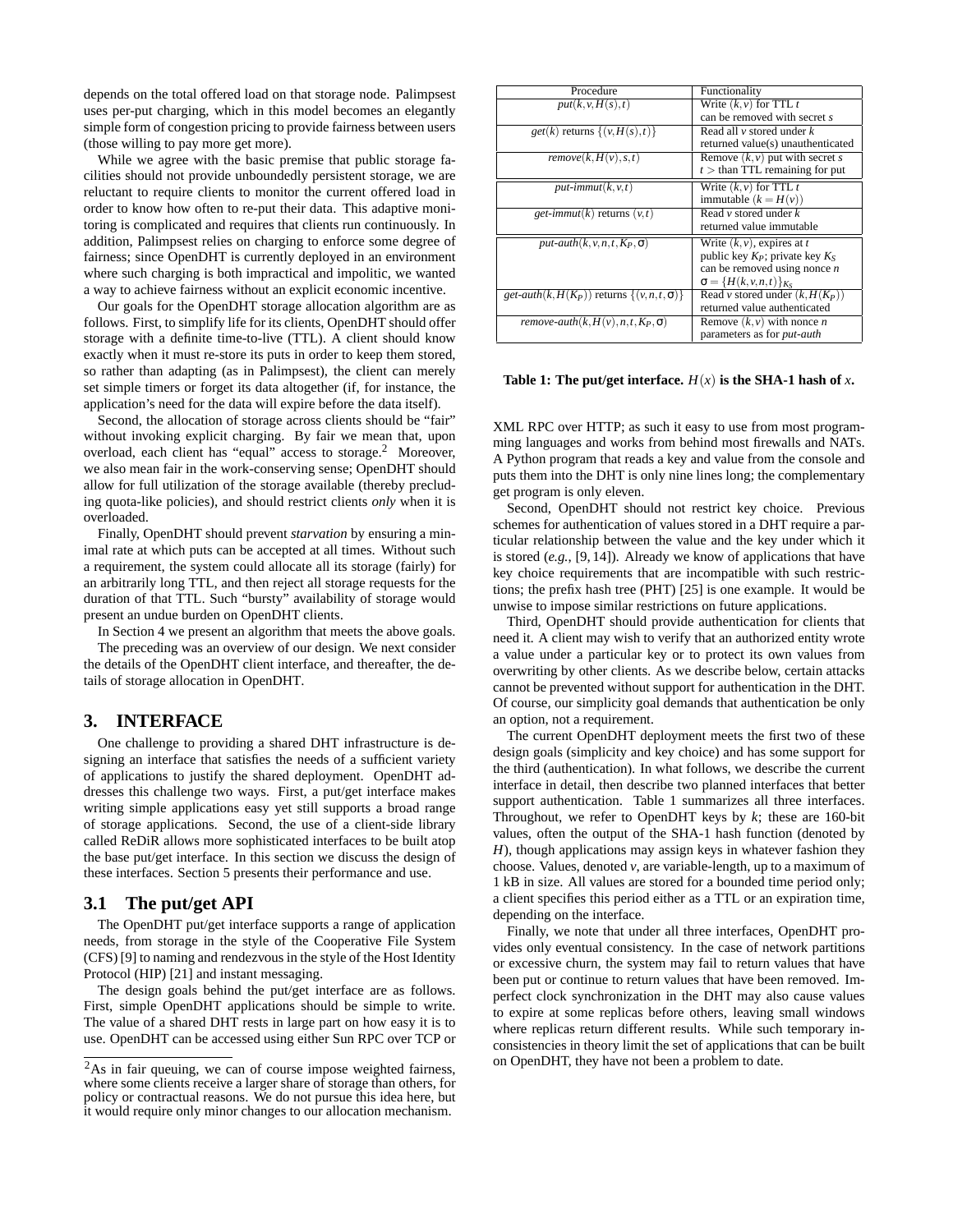#### *3.1.1 The Current Interface*

A put in OpenDHT is uniquely identified by the triple of a key, a value, and the SHA-1 hash of a client-chosen random secret up to 40 bytes in length. If multiple puts have the same key and/or value, all are stored by the DHT. A put with the same key, value, and secret hash as an existing put refreshes its TTL. A get takes a key and returns all values stored under that key, along with their associated secret hashes and remaining TTLs. An iterator interface is provided in case there are many such values.

To remove a value, a client reveals the secret whose hash was provided in the put. A put with an empty secret hash cannot be removed. OpenDHT stores removes like puts, but a DHT node discards a put  $(k, v, H(s))$  for which it has a corresponding remove. To prevent the DHT's replication algorithms from recovering this put when the remove's TTL expires, clients must ensure that the TTL on a remove is longer than the TTL remaining on the corresponding put. Once revealed in a remove, a secret should not be reused in subsequent puts. To allow other clients to remove a put, a client may include the encrypted secret as part of the put's value.

To change a value in the DHT, a client simply removes the old value and puts a new one. In the case where multiple clients perform this operation concurrently, several new values may end up stored in the DHT. In such cases, any client may apply an application-specific conflict resolution procedure to decide which of the new values to remove. So long as this procedure is a total ordering of the possible input values, it does not matter which client performs the removes (or even if they all do); the DHT will store the same value in the end in all cases. This approach is similar to that used by Bayou [24] to achieve eventual consistency.

Since OpenDHT stores all values put under a single key, puts are robust against *squatting*, in that there is no race to put first under a valuable key (*e.g.*, *H*("coca-cola.com")). To allow others to authenticate their puts, clients may digitally sign the values they put into the DHT. In the current OpenDHT interface, however, such values remain vulnerable to a denial-of-service attack we term *drowning*: a malicious client may put a vast number of values under a key, all of which will be stored, and thereby force other clients to retrieve a vast number of such chaff values in the process of retrieving legitimate ones.

#### *3.1.2 Planned Interfaces*

Although the current put/get interface suffices for the applications built on OpenDHT today, we expect that as the system gains popularity developers will value protection against the drowning attack. Since this attack relies on forcing legitimate clients to sort through chaff values put into the DHT by malicious ones, it can only be thwarted if the DHT can recognize and reject such chaff. The two interfaces below present two different ways for the DHT to perform such access control.

**Immutable puts:** One authenticated interface we plan to add to OpenDHT is the immutable put/get interface used in CFS [9] and Pond [28], for which the DHT only allows puts where  $k = H(v)$ . Clearly, such puts are robust against squatting and drowning. Immutable puts will not be removable; they will only expire. The main limitation of this model is that it restricts an application's ability to choose keys.

**Signed puts:** The second authenticated interface we plan to add to OpenDHT is one where values put are certified by a particular public key, as used for root blocks in CFS. In these puts, a client employs a public/private key pair, denoted  $K_P$  and  $K_S$ , respectively. We call  $H(K_P)$  the *authenticator*.

| Procedure                 | Functionality                                         |
|---------------------------|-------------------------------------------------------|
| join(host, id, namespace) | adds ( <i>host</i> , <i>id</i> ) to the list of hosts |
|                           | providing functionality of namespace                  |
| lookup(key, namespace)    | returns ( <i>host, id</i> ) in <i>namespace</i>       |
|                           | whose id most immediately follows key                 |

**Table 2: The lookup interface provided using ReDiR.**

In addition to a key and value, each put includes: a nonce *n* that can be used to remove the value later; an expiration time *t* in seconds since the epoch;  $K_P$  itself; and  $\sigma = \{H(k, v, n, t)\}_{K_S}$ , where  ${X}_{K_S}$  denotes the digital signing of *X* with  $K_S$ . OpenDHT checks that the digital signature verifies using *KP*; if not, the put is rejected. This invariant ensures that the client that sent a put knows *KS*.

A get for an authenticated put specifies *both*  $k$  and  $H(K_P)$ , and returns only those values stored that match both  $k$  and  $H(K_P)$ . In other words, OpenDHT only returns values signed by the private key matching the public key whose hash is in the get request. Clients may thus protect themselves against the drowning attack by telling the DHT to return only values signed by an entity they trust.

To remove an authenticated put with  $(k, v, n)$ , a client issues a remove request with  $(k, H(v), n)$ . As with the current interface, clients must take care that a remove expires after the corresponding put. To re-put a value, a client may use a new nonce  $n' \neq n$ .

We use expiration times rather than TTLs to prevent expired puts from being replayed by malicious clients. As with the current interface, puts with the same key and authenticator but different values will all be stored by the DHT, and a new put with the same key, authenticator, value, and nonce as an existing put refreshes its TTL.

Authenticated puts in OpenDHT are similar to those used for public-key blocks in CFS [9], for *sfrtags* in SFR [33], for *fileIds* in PAST [14], and for AGUIDs in Pond [28]. Like SFR and PAST, OpenDHT allows multiple data items to be stored using the same public key. Unlike CFS, SFR, and PAST, OpenDHT gives applications total freedom over key choice (a particular requirement in a generic DHT service).

# **3.2 ReDiR**

While the put/get interface is simple and useful, it cannot meet the needs of all applications. Another popular DHT interface is *lookup*, which is summarized in Table 2. In this interface, nodes that wish to provide some service—packet forwarding, for example—*join* a DHT dedicated to that service. In joining, each node is associated with an identifier *id* chosen from a *key space*, generally  $[0:2^{160})$ . To find a service node, a client performs a lookup, which takes a key chosen from the identifier space and returns the node whose identifier most immediately follows the key; lookup is thus said to implement the successor relation.

For example, in *i*3 [31], service nodes provide a packet forwarding functionality to clients. Clients create (key, destination) pairs called triggers, where the destination is either another key or an IP address and port. A trigger  $(k, d)$  is stored on the service node returned by *lookup* (*k*), and this service node forwards all packets it receives for key *k* to *d*. Assuming, for example, that the nodes *A* through *F* in Figure 2 are *i*3 forwarding nodes, a trigger with key  $B \leq k < C$  would be managed by service node *C*.

The difficulty with lookup for a DHT service is the functionality implemented by those nodes returned by the lookup function. Rather than install application-specific functionality into the service, thereby certainly increasing its complexity and possibly reducing its robustness, we prefer that such functionality be supported outside the DHT, while leveraging the DHT itself to per-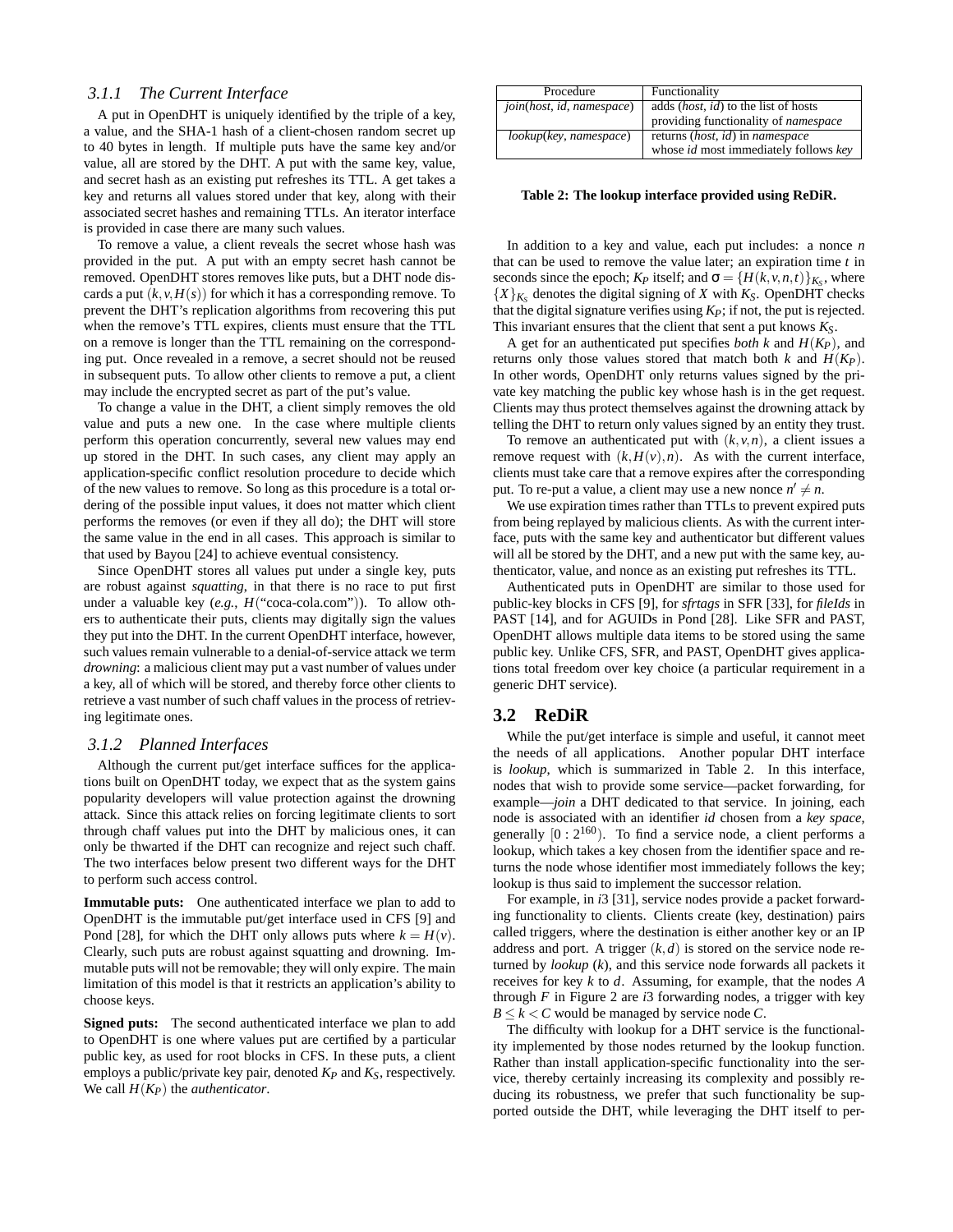

**Figure 2:** An example ReDiR tree with branching factor  $b = 2$ . **Each tree node is shown as a contiguous line representing the node's interval of the keyspace, and the two intervals associated with each node are separated by a tick. The names of registered application hosts (***A* **through** *F***) are shown above the tree nodes at which they would be stored.**

form lookups. OpenDHT accomplishes this separation through the use of a client-side library called ReDiR. (An alternative approach, where application-specific code may only be placed on subsets of nodes *within* the DHT, is described in [18].) By using the ReDiR library, clients can use OpenDHT to route by key among these application-specific nodes. However, because ReDiR interacts with OpenDHT only through the put/get API, the OpenDHT server-side implementation retains the simplicity of the put/get interface.

A DHT supporting multiple separate applications must distinguish them somehow; ReDiR identifies each application by an arbitrary identifier, called its *namespace*. Client nodes providing application-specific functionality join a namespace, and other clients performing lookups do so within a namespace. A ReDiR lookup on identifier *k* in namespace *n* returns the node that has joined *n* whose identifier most immediately follows *k*.

A simple implementation of lookup could be achieved by storing the IP addresses and ports of all nodes that have joined a namespace *n* under key *n*; lookups could then be performed by getting all the nodes under key *n* and searching for the successor to the key looked up. This implementation, however, scales linearly in the number of nodes that join. To implement lookup more efficiently, ReDiR builds a two-dimensional quad-tree of the nodes that have joined and embeds it in OpenDHT using the put/get interface.<sup>3</sup> Using this tree, ReDiR performs lookup in a logarithmic number of get operations with high probability, and by estimating the tree's height based on past lookups, it reduces the average lookup to a constant number of gets, assuming uniform-random client IDs.

The details are as follows: each tree node is list of (IP, port) pairs for a subset of the clients that have joined the namespace. An example embedding is shown in Figure 2. Each node in the tree has a *level*, where the root is at level 0, its immediate children are at level 1, *etc.* Given a branching factor of *b*, there are thus at most  $b^i$  nodes at level *i*. We label the nodes at any level from left to right, such that a pair  $(i, j)$  uniquely identifies the *j*th node from the left at level *i*, and  $0 \le j < b^i$ . This tree is then embedded in OpenDHT node by node, by putting the value(s) of node  $(i, j)$  at key  $H(ns, i, j)$ . The root of the tree for the *i*3 application, for example, is stored at  $H("i3",0,0)$ . Finally, we associate with each node  $(i, j)$  in the tree  $b$  intervals of the DHT keyspace  $\left[2^{160}b^{-i}(j+\frac{b'}{b}), 2^{160}b^{-i}(j+\frac{b'+1}{b})\right]$  for  $0 \le b' < b$ .

We sketch the registration process here. Define  $I(\ell, k)$  to be the (unique) interval at level  $\ell$  that encloses key  $k$ . Starting at some level  $\ell_{\text{start}}$  that we define later, a client with identifier  $v_i$  does an OpenDHT get to obtain the contents of the node associated with

 $I(\ell_{start}, v_i)$ . If after adding  $v_i$  to the list of (*IP*, *port*) pairs,  $v_i$  is now the numerically lowest or highest among the keys stored in that node, the client continues up the tree towards the root, getting the contents and performing an OpenDHT put in the nodes associated with each interval  $I(\ell_{start} - 1, v_i)$ ,  $I(\ell_{start} - 2, v_i)$ , ..., until it reaches either the root (level 0) or a level at which  $v_i$  is not the lowest or highest in the interval. It also walks down the tree through the tree nodes associated with the intervals  $I(\ell_{start}, v_i)$ ,  $I(\ell_{start} +$  $1, v_i$ ,..., at each step getting the current contents, and putting its address if  $v_i$  is the lowest or highest in the interval. The downward walk ends when it reaches a level in which it is the only client in the interval. Finally, since all state is soft (with TTLs of 60 seconds in our tests), the entire registration process is repeated periodically until the client leaves the system.

A lookup  $(ns, k)$  is similar. We again start at some level  $\ell =$  $\ell_{\text{start}}$ . At each step we get the current interval *I*( $\ell, k$ ) and determine where to look next as follows:

- 1. If there is no successor of  $v_i$  stored in the tree node associated with  $I(\ell, k)$ , then its successor must occur in a larger range of the keyspace, so we set  $\ell \leftarrow \ell - 1$  and repeat, or fail if  $\ell = 0$ .
- 2. If *k* is sandwiched between two client entries in  $I(\ell, k)$ , then the successor must lie somewhere in  $I(\ell, k)$ . We set  $\ell \leftarrow \ell + 1$ and repeat.
- 3. Otherwise, there is a client *s* stored in the node associated with  $I(\ell, k)$  whose identifier  $v_s$  succeeds  $k$ , and there are no clients with IDs between *k* and  $v_s$ . Thus,  $v_s$  must be the successor of *k*, and the lookup is done.

A key point in our design is the choice of starting level  $\ell_{\text{start}}$ . Initially  $\ell_{\text{start}}$  is set to a hard-coded constant (2 in our implementation). Thereafter, for registrations, clients take  $\ell_{start}$  to be the lowest level at which registration last completed. For lookups, clients record the levels at which the last 16 lookups completed and take  $\ell_{\text{start}}$  to be the mode of those depths. This technique allows us to adapt to any number of client nodes while usually hitting the correct depth (Case 3 above) on the first try.

We present a performance analysis of ReDiR on PlanetLab in Section 5.2.

# **4. STORAGE ALLOCATION**

In Section 2.2, we presented our design goals for the OpenDHT storage allocation algorithm: that it provide storage with a definite time-to-live (TTL), that it allocate that storage fairly between clients and with high utilization, and that it avoid long periods in which no space is available for new storage requests. In this section we describe an algorithm, Fair Space-Time (FST), that meets these design goals. Before doing so, though, we first consider two choices we made while defining the storage allocation problem.

First, in this initial incarnation of OpenDHT, we equate "client" with an IP address (spoofing is prevented by TCP's three-way handshake). This technique is clearly imperfect: clients behind the same NAT or firewall compete with each other for storage, mobile clients can acquire more storage than others, and some clients (*e.g.*, those that own class A address spaces) can acquire virtually unlimited storage. To remedy this situation, we could clearly use a more sophisticated notion of client (person, organization, *etc.*) and require each put to be authenticated at the gateway. However, to be completely secure against the Sybil attack [13], this change would require formal identity allocation policies and mechanisms. In order to make early use of OpenDHT as easy as possible, and to prevent administrative hassles for ourselves, we chose to start with the much more primitive per-IP-address allocation model, and we hope

<sup>&</sup>lt;sup>3</sup>The implementation of ReDiR we describe here is an improvement on our previous algorithm [19], which used a fixed tree height.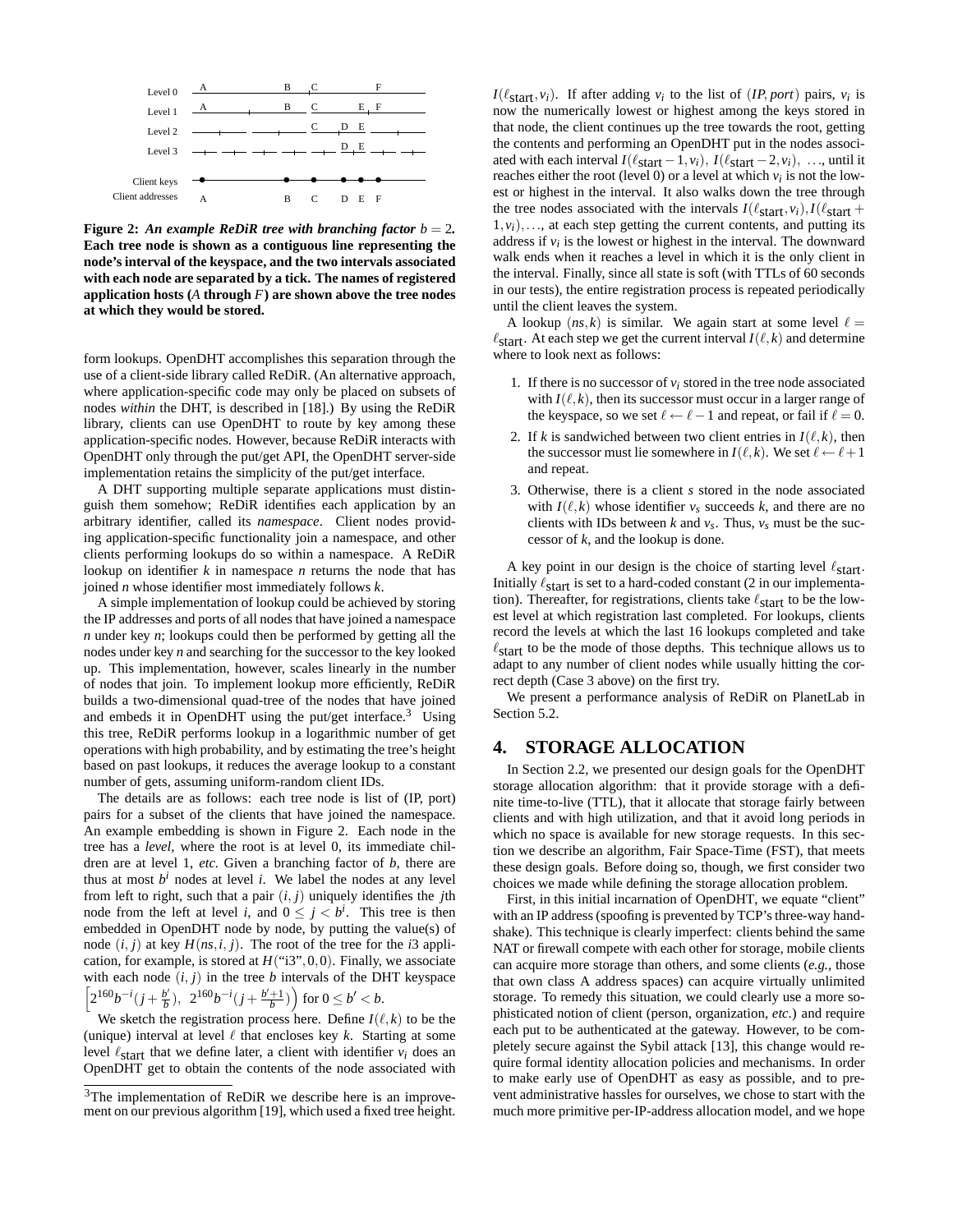

**Figure 3:** *Preventing starvation.*

to improve on it in the future. More generally, we discuss in Section 6 how our current free service could transition to a competitive commercial market in DHT service.

Second, OpenDHT is a large distributed system, and at first one might think that a fair allocation mechanism should consider the global behavior of every client (*i.e.*, all of their puts). While tracking global behavior in this way presents a daunting problem, it is also the case that the capacity constraints of OpenDHT are pernode, in the form of finite disk capacities, so the situation is even more complicated.<sup>4</sup>

We note that OpenDHT cannot avoid providing some notion of per-disk fairness in allocation. For example, a common use of the system is for rendezvous, where a group of cooperating clients discover each other by putting their identities under a common key, *k*. With a strictly global model of fairness, a malicious client could disrupt this rendezvous by filling the disk onto which *k* is mapped, so long as it remained below its globally fair allocation. A per-disk model of fairness, in contrast, promises each client a fair allocation of every disk in the system, preventing such attacks.

Furthermore, the per-disk model rewards socially responsible behavior on the part of clients. Applications that are flexible in their key choice—the PAST storage system [14], for example—can target their puts towards otherwise underutilized nodes, thereby balancing the load on the DHT while acquiring more storage for themselves. By protecting applications that cannot choose their keys while rewarding those that can, the per-disk model reduces the need for later load balancing by the DHT itself.

For the above reasons, we have implemented per-disk fairness in OpenDHT, and we leave the study of global fairness to future work. Still, per-disk fairness is not as easy to implement as it sounds. Our storage interface involves both an amount of data (the size of the put in bytes) and a duration (the TTL). As we will see in Section 4, we can use an approach inspired by fair queuing [12] to allocate storage, but the two-dimensional nature of our storage requires substantial extensions beyond the original fair queuing model.

We now turn to describing the algorithmic components of FST. First we describe how to achieve high utilization for storage requests of varied sizes and TTLs while preventing starvation. Next, we introduce the mechanism by which we fairly divide storage between clients. Finally, we present an evaluation of the FST algorithm in simulation.

## **4.1 Preventing Starvation**

An OpenDHT node prevents starvation by ensuring a minimal rate at which puts can be accepted at all times. Without such a requirement, OpenDHT could allocate all its storage (fairly) for an arbitrarily large TTL, and then reject all storage requests for the duration of that TTL. To avoid such situations, we first limit all TTLs to be less than *T* seconds and all puts to be no larger than *B* bytes. We then require that each OpenDHT node be able to accept at the rate  $r_{min} = C/T$ , where *C* is the capacity of the disk. We could choose a less aggressive starvation criterion, one with a smaller  $r_{min}$ , but we are presenting the most challenging case here. (It is also possible to imagine a reserved rate for future puts that is not constant over time—*e.g.,* we could reserve a higher rate for the near future to accommodate bursts in usage—but as this change would significantly complicate our implementation, we leave it for future work.)

When considering a new put, FST must determine if accepting it will interfere with the node's ability to accept sufficiently many later puts. We illustrate this point with the example in Figure 3, which plots committed disk space versus time. The rate *rmin* reserved for future puts is represented by the dashed line (which has slope *rmin*). Consider two submitted puts, a large one (in terms of the number of bytes) with a short TTL in Figure 3(a) and a small one with a long TTL in Figure 3(b). The requirement that these puts not endanger the reserved minimum rate (*rmin*) for future puts is graphically equivalent to checking whether the sum of the line  $y = r_{min}x$  and the top edge of the puts does not exceed the storage capacity *C* at any future time. We can see that the large-butshort proposed put violates the condition, whereas the small-butlong proposed put does not.

Given this graphical intuition, we derive a formal admission control test for our allocation scheme. Let  $B(t)$  be the number of bytes stored in the system at time *t*, and let  $D(t_1, t_2)$  be the number of bytes that free up in the interval  $[t_1, t_2)$  due to expiring TTLs. For any point in time, call it *tnow*, we can compute as follows the total number of bytes,  $f(\tau)$ , stored in the system at time  $t_{now} + \tau$  assuming that new puts continue to be stored at a minimum rate *rmin*:

$$
f(\tau) = B(t_{now}) - D(t_{now}, t_{now} + \tau) + r_{min} \times \tau
$$

The first two terms represent the currently committed storage that will still be on disk at time  $t_{now} + \tau$ . The third term is the minimal amount of storage that we want to ensure can be accepted between  $t_{now}$  and  $t_{now} + \tau$ .

Consider a new put with size  $x$  and TTL  $\ell$  that arrives at time *tnow*. The put can be accepted if and only if the following condition holds for all  $0 < \tau < \ell$ :

$$
f(\tau) + x \le C. \tag{1}
$$

If the put is accepted, the function  $f(\tau)$  is updated. Although we omit the details here due to space concerns, this update can be done in time logarithmic in the number of puts accepted by tracking the inflection points of  $f(\tau)$  using a balanced tree.

#### **4.2 Fair Allocation**

The admission control test only prevents starvation. We now address the problem of fair allocation of storage among competing clients. There are two questions we must answer in this regard: how do we measure the resources consumed by a client, and what is the fair allocation granularity?

To answer the first question, we note that a put in OpenDHT has both a size and a TTL; *i.e.*, it consumes not just storage itself, but storage over a given time period. The resource consumed by a put is then naturally measured by the product of its size (in bytes) and its TTL. In other words, for the purposes of fairness in OpenDHT, a put of 1 byte with a TTL of 100 seconds is equivalent to a put of

<sup>4</sup>We assume that DHT load-balancing algorithms operate on longer time scales than bursty storage overloads, so their operation is orthogonal to the concerns we discuss here. Thus, in the ensuing discussion we assume that the key-to-node mapping in the DHT is constant during the allocation process.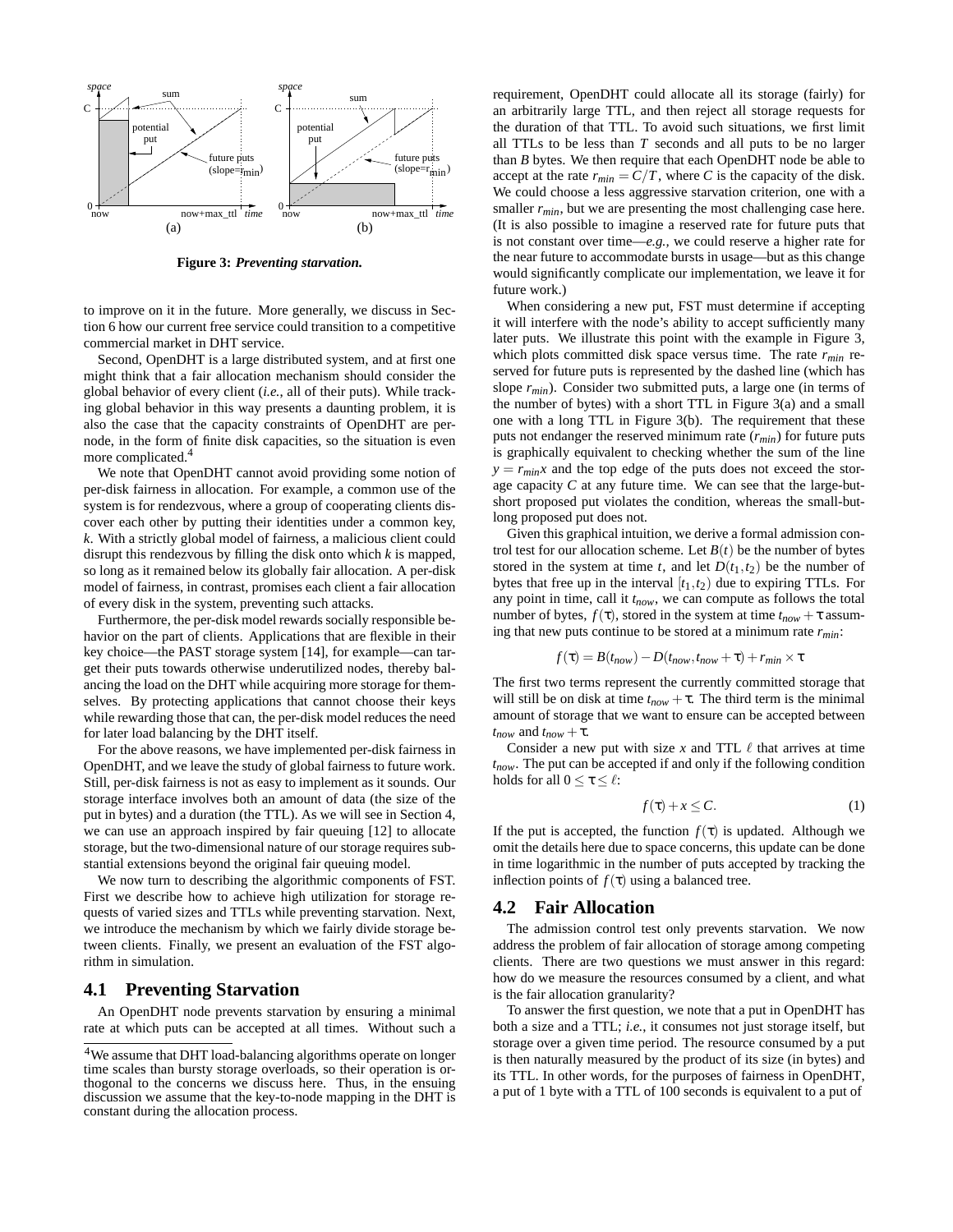

**Figure 4:** *Non-starvation.* **In this experiment, all clients put above their fair rates, but begin putting at different times.**

100 bytes with a TTL of 1 second. We call the product of the put's size and its TTL its *commitment*.

A straightforward strawman algorithm to achieve fairness would be to track the total commitments made to each client so far, and accept puts from clients with the smallest total commitments. Unfortunately, this policy can lead to per-client starvation. To illustrate this point, assume that client *A* fills the disk in an otherwise quiescent system. Once the disk is full, client *B* begins putting its own data. *B* will not starve, as the admission control test guarantees that the node can still accept data at a rate of at least *rmin*, but *A* will starve because this strawman algorithm favors client *B* until it reaches the same level of total commitments granted to client *A*. This period of starvation could be as long as the maximum TTL, *T*.

To prevent such per-client starvation, we aim to equalize the *rate* of commitments (instead of the total commitments) of clients that contend for storage. Thus, the service that a client receives depends only on the competing clients at that instant of time, and not on how many commitments it was granted in the past. This strategy emulates the well known *fair queuing* algorithm that aims to provide instantaneous fairness, *i.e.*, allocate a link capacity equally among competing flows at every instant of time.

In fact, our FST algorithm borrows substantially from the starttime fair queuing (SFQ) algorithm [16]. FST maintains a system virtual time  $v(t)$  that roughly represents the total commitments that a continuously active client would receive by time *t*. By "continuously active client" we mean a client that contends for storage at every point in time. Let  $p_c^i$  denote the *i*-th put of client *c*. Then, like SFQ, FST associates with each put  $p_c^i$  a start time  $S(p_c^i)$  and a finish time  $F(p_c^i)$ . The start time of  $p_c^i$  is

$$
S(p_c^i) = \max(v(A(p_c^i)) - \alpha, F(p_c^{i-1}), 0).
$$
 (2)

*A*( $p_c^i$ ) is the arrival time of  $p_c^i$ , and  $\alpha$  is a non-negative constant described below. The finish time of  $p_c^i$  is

$$
F(p_c^i) = S(p_c^i) + size(p_c^i) \times \text{trl}(p_c^i).
$$

As with the design of any fair queuing algorithm, the key decision in FST is how to compute the system virtual time,  $v(t)$ . With SFQ the system virtual time is computed as the start time of the packet currently being transmitted (served). Unfortunately, in the case of FST the equivalent concept of *the* put currently being served is not well-defined since there are typically many puts stored in the system at any time *t*. To avoid this problem, FST computes the system virtual time  $v(t)$  as the maximum start time of all puts accepted before time *t*.

We now briefly describe how the fairness algorithm works in conjunction with the admission control test. Each node maintains a bounded-size queue for each client with puts currently pending. When a new put arrives, if the client's queue is full, the put is rejected. Otherwise, the node computes its start time and enqueues it. Then the node selects the put with the lowest start time, breaking ties arbitrarily. Using the admission control test (Eqn. 1) the node checks whether it can accept this put right away. If so, the node accepts it and the process is repeated for the put with the next-lowest start time. Otherwise, the node sleeps until it can accept the pending put.

If another put arrives, the node awakes and repeats this computation. If the new put has the smallest start time of all queued puts it will preempt puts that arrived before it. This preemption is particularly important for clients that only put rarely—well below their fair rate. In such cases, the max function in Equation 2 is dominated by the first argument, and the  $\alpha$  term allows the client to preempt puts from clients that are at or above their fair rate. This technique is commonly used in fair queuing to provide low latency to low-bandwidth flows [12].

FST can suffer from occasional loss of utilization because of head-of-line blocking in the put queue. However, this blocking can only be of duration  $x/r_{min}$ , where *x* is the maximal put size, so the loss of utilization is quite small. In particular, in all of our simulations FST achieved full utilization of the disk.

#### **4.3 Evaluation**

We evaluate FST according to four metrics: (1) *non-starvation*, (2) *fairness*, (3) *utilization*, and (4) *queuing latency*. We use different maximum TTL values *T* in our tests, but *rmin* is always 1000 bytes per second. The maximum put size *B* is 1 kB. The maximum queue size and  $\alpha$  are both set to *BT*.

For ease of evaluation and to avoid needlessly stressing PlanetLab, we simulate our algorithm using an event-driven simulator run on a local machine. This simulator tracks relevant features of an OpenDHT node's storage layer, but does not model any network latency or bandwidth. The interval between two puts for each client follows a Gaussian distribution with a standard deviation of 0.1 times the mean. Clients do not retry rejected puts.

Our first experiment shows that FST prevents starvation when clients start putting at different times. In this experiment, the maximum TTL is three hours, giving a disk size of 10.3 MB ( $3 \times 3600 \times$ 1000 bytes). Each client submits 1000-byte, maximum-TTL puts at a rate of *rmin*. The first client starts putting at time zero, and the subsequent clients start putting two hours apart each. The results of the experiment are shown in Figure 4. The left-hand graph shows the cumulative commitments granted to each client, and the righthand graph shows the storage allocated to each client over time.

Early in the experiment, Client 1 is the only active client, and it quickly acquires new storage. When Client 2 joins two hours later, the two share the available put rate. After three hours, Client 1 continues to have puts accepted (at 0.5*rmin*), but its existing puts begin to expire, and its on-disk storage decreases. The important point to note here is that Client 1 is not penalized for its past commitments; its puts are still accepted at the same rate as the puts of the Client 2. While Client 1 has to eventually relinquish some of its storage, the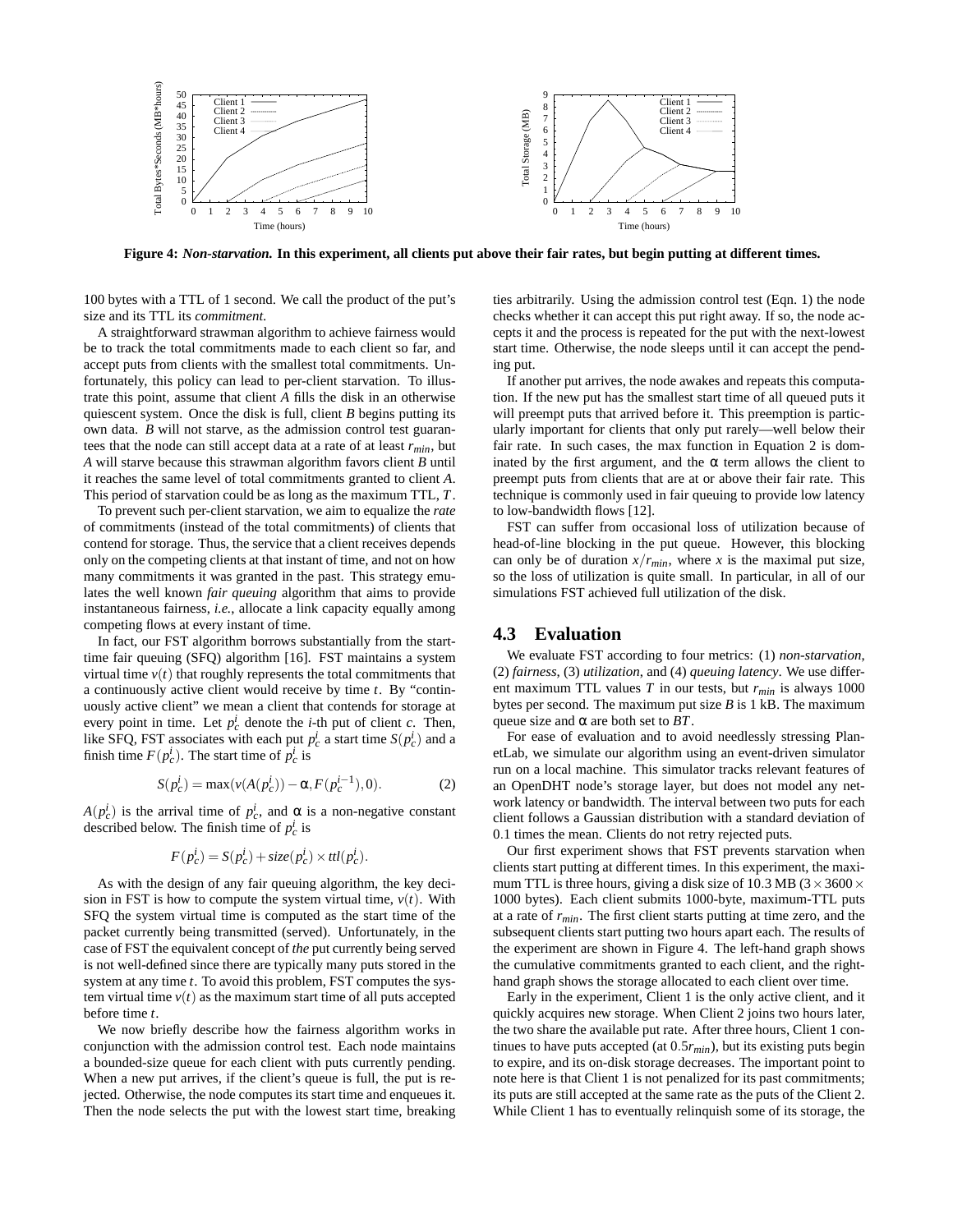

**Figure 5:** *Fair allocation despite varying put sizes and TTLs.* **See text for description.**

|                |      |     |     | Test 1         |                |     | Test 2 |              |       |      |     | Test 3 |       |      |
|----------------|------|-----|-----|----------------|----------------|-----|--------|--------------|-------|------|-----|--------|-------|------|
| Client         | Size | TTL | Bid | 50th           | 90th           | Avg | Bid    | 50th         | 90th  | Avg  | Bid | 50th   | 90th  | Avg  |
|                | 1000 | 60  | 1.0 | $\Omega$       | 974            | 176 | 2.0    | 5222         | 10851 | 5126 | 3.0 | 6605   | 12949 | 6482 |
| $\overline{2}$ | 1000 | 30  | 1.0 | 0              | $\Omega$       | 9   | 2.0    | 7248         | 11554 | 6467 | 3.0 | 7840   | 13561 | 7364 |
| 3              | 1000 | 12  | 1.0 | 0              | $\overline{0}$ | 9   | 2.0    | 8404         | 12061 | 7363 | 3.0 | 8612   | 14173 | 8070 |
| 4              | 500  | 60  | 1.0 | $\Omega$       | 409            | 56  | 2.0    | 7267         | 11551 | 6490 | 3.0 | 7750   | 13413 | 7368 |
| 5              | 200  | 60  | 1.0 | $\mathbf{0}$   | $\overline{0}$ | 13  | 2.0    | 8371         | 12081 | 7349 | 3.0 | 8566   | 14125 | 8035 |
| 6              | 1000 | 60  | 1.0 | $\Omega$       | 861            | 163 | 1.0    | 396          | 1494  | 628  | 1.0 | 446    | 2088  | 933  |
| 7              | 1000 | 30  | 1.0 | 0              | $\overline{0}$ | 12  | 1.0    | 237          | 1097  | 561  | 1.0 | 281    | 1641  | 872  |
| 8              | 1000 | 12  | 1.0 | 0              | $\overline{0}$ | 9   | 1.0    | 221          | 1259  | 604  | 1.0 | 249    | 1557  | 940  |
| 9              | 500  | 60  | 1.0 | $\Omega$       | 409            | 63  | 1.0    | 123          | 926   | 467  | 1.0 | 187    | 1162  | 770  |
| 10             | 200  | 60  | 1.0 | $\mathbf{0}$   | $\Omega$       | 14  | 1.0    | $\mathbf{0}$ | 828   | 394  | 1.0 | 6      | 1822  | 804  |
| 11             | 1000 | 60  | 0.5 | $\Omega$       | 768            | 160 | 0.5    | 398          | 1182  | 475  | 0.5 | 444    | 1285  | 531  |
| 12             | 1000 | 30  | 0.5 | $\Omega$       | $\Omega$       | 6   | 0.5    | 234          | 931   | 320  | 0.5 | 261    | 899   | 328  |
| 13             | 1000 | 12  | 0.5 | $\theta$       | $\overline{0}$ | 5   | 0.5    | 214          | 938   | 306  | 0.5 | 235    | 891   | 311  |
| 14             | 500  | 60  | 0.5 | $\Omega$       | 288            | 37  | 0.5    | 137          | 771   | 226  | 0.5 | 171    | 825   | 249  |
| 15             | 200  | 60  | 0.5 | $\overline{0}$ | $\overline{0}$ | 7   | 0.5    | $\mathbf{0}$ | 554   | 103  | 0.5 | 0      | 715   | 131  |

**Table 3:** *Queuing times in milliseconds for each of the clients in the multiple size and TTL tests.* **Sizes are in bytes; TTLs are in minutes. A "bid" of 1.0 indicates that a client is putting often enough to fill 1/15th of the disk in an otherwise idle system.**

non-starvation property of the algorithm allows it to intelligently choose which data to let expire and which to renew.

As new clients arrive, the put rate is further subdivided. One maximum TTL after clients stop arriving, each client is allocated its fair share of the storage available on disk.

Our second experiment demonstrates fairness and high utilization when clients issue puts with various sizes and TTLs. In addition, it also shows that clients putting at or below their fair rate experience only slight queuing delays. The maximum TTL in this experiment is one hour, giving a disk capacity of 3.4 MB (3600  $\times$ 1000 bytes).

We consider three tests, each consisting of 15 clients divided into three groups, as shown in Table 3. All the clients in a group have the same total demand, but have different put frequencies, put sizes, and TTLs; *e.g.*, a client submitting puts with maximum size and half the maximum TTL puts twice as often as a client in the same group submitting puts with the maximum size and TTL.

The clients in Groups 2 and 3 put at the same rate in each test. The clients in Group 3 are light users. Each of these users demands only 1/30th of the available storage. For example, Client 11 submits on average a 1000-byte, maximum-TTL put every 30 seconds. As the fair share of each client is 1/15th of the disk, the puts of the clients from Group 3 should be always accepted. The clients in Group 2 are moderate users, putting at exactly their fair share. For example, Client 6 submits on average one 1000-byte, maximum-TTL put every 15 seconds.

The clients in Group 1 put at a different rate in each test. In Test 1, they put as the same rate as the clients in Group 2. Since clients in Groups 1 and 2 put at their fair share while the clients in Group 3 put below their fair share, the system is underutilized in this test.

In Tests 2 and 3, the clients of Group 1 put at twice and three times their fair rate, respectively. Thus, in both these tests the system is overutilized.

Figure 5 and Table 3 summarize the results for this experiment. Figure 5 shows the storage allocated to each client versus time. As expected, in the long term, every client receives its fair share of storage. Moreover, clients that submit puts with short TTLs acquire storage more quickly than other clients when the disk is not full yet. This effect is illustrated by the steep slopes of the lines representing the allocations of some clients at the beginning of each test. This behavior demonstrates the benefit of using the admission control test to rate-limit new put requests: looking back at Figure 3, one can see that many puts with short TTLs can be accepted in a mostlyempty disk without pushing the value of  $f(\tau)$  over *C*.

Table 3 shows the queuing delays experienced by each client. This delay is the time a put waits from the moment it arrives at the node until it is accepted. There are three points worth noting. First, as long as the system is underutilized every client experiences very low queuing delays. This point is illustrated by Test 1.

Second, even when the system is overutilized, the clients that issue puts at below or at their fair rate experience low queuing delays. For example, the clients in Group 3 (*i.e.*, Clients 11-15) which issue puts below their fair rate experience average queuing delays of at most 531 ms, while the clients in Group 2 (*i.e.*, Clients 6-10) which issue puts at their fair rate experience average queuing delays no larger than 1 second. One reason clients in Group 3 experience lower queuing delays than clients in Group 2 is the use of parameter  $\alpha$  in the computation of the start times (Eqn. 2). Since clients in Group 3 have fewer puts stored than those in Group 2, there are simply more cases when the start times of puts of clients in Group 3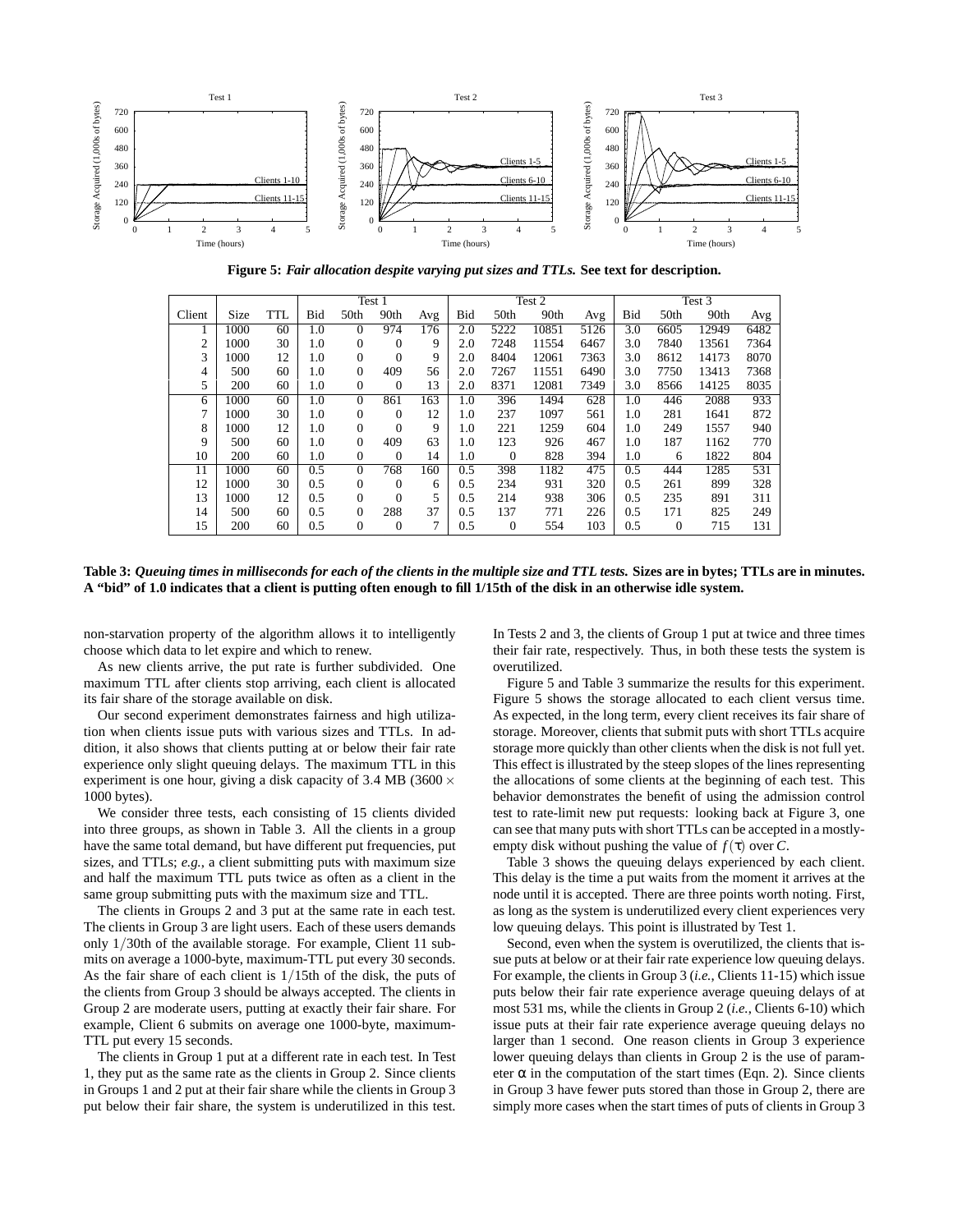

**Figure 6:** *Long-running performance and availability of OpenDHT* **. See text for description.**

are computed based on the system virtual time (*i.e.*,  $v(\cdot) - \alpha$ ) rather than on the finish times of the previous puts.

Third, clients that are above the fair rate must wait their turn more often, and thus experience higher, but not unreasonable, queuing delays.

# **5. DEPLOYMENT AND EVALUATION**

In this section we evaluate both the performance and the usability of OpenDHT.

Much of OpenDHT's routing and storage layers builds on prior efforts. We use the Bamboo DHT implementation for our routing layer [29] and implement a soft-state storage layer atop it similar to that described in Cates' thesis [8]. As such, in evaluating OpenDHT's performance in Section 5.1, we do not focus on the detailed behavior of the underlying DHT routing or storage algorithms, both of which have been evaluated over short periods elsewhere [8, 10, 29]. Rather, we focus on the *long-running* performance of OpenDHT in terms of data durability and put/get latency. Although DHTs are theoretically capable of achieving high durability, we are aware of no previous long term studies of real (not simulated) deployments that have demonstrated this capability in practice.

As discussed in Section 3.2, the ReDiR library presents applications with a lookup interface. Since each ReDiR lookup is implemented using at least one get operation, a lookup in ReDiR can be no faster than a get in the underlying DHT. We quantify the performance of ReDiR lookups on PlanetLab in Section 5.2. This *in situ* performance evaluation is both novel (no implementation of ReDiR was offered or evaluated in [19]) and essential, as the validity of our claim that OpenDHT can efficiently support operations beyond put/get rests largely on the performance penalty of ReDiR *vs.* standard lookup and routing interfaces.

Finally, OpenDHT's usability is best demonstrated by the spectrum of applications it supports, and we describe our early experience with these in Section 5.3.

#### **5.1 Long-Running Put/Get Performance**

In this section we report on the latency of OpenDHT gets and the durability of data stored in OpenDHT.

**Measurement Setup** OpenDHT has been deployed on PlanetLab since April 2004, on between 170 and 250 hosts. From August 2004 until February 2005 we continuously assessed the availability of data in OpenDHT using a synthetic put/get workload.<sup>5</sup> In this workload, a client puts one value into the DHT each second.

Value sizes are drawn randomly from {32, 64, 128, 256, 512, 1024} bytes, and TTLs are drawn randomly from {1 hour, 1 day, 1 week}. The same client randomly retrieves these previously put data to assess their availability; each second it randomly selects one value that should not yet have expired and gets it. If the value cannot be retrieved within an hour, a failure is recorded. If the gateway to which the client is connected crashes, it switches to another, resubmitting any operations that were in flight at the time of the crash.

**Results** Figure 6 shows measurements taken over 3.5 months of running the above workload. We plot the median and 95th percentile latency of get operations on the *y* axis. The black impulses on the graph indicate failures. Overall, OpenDHT maintains very high durability of data; over the 3.5 months shown, the put/get test performed over 9 million puts and gets each, and it detected only 28 lost values. Get latency is good, although there is some room for improvement. Some of our high latency is due to bugs; on February 4 we fixed a bug that was a major source of the latency "ramps" shown in the graph. On April 22 (not shown) we fixed another and have not seen such "ramps" since. Other high latencies are caused by Internet connectivity failures; the three points where the 95th percentile latency exceeds 200 seconds are due to the gateway being partially partitioned from the Internet. For example, on January 28, the PlanetLab all-pairs-pings database [32] shows that the number of nodes that could reach the gateway dropped from 316 to 147 for 20–40 minutes. The frequency of such failures indicates that they pose a challenge DHT designers should be working to solve.

#### **5.2 ReDiR Performance**

We consider three metrics in evaluating ReDiR performance: (1) latency of lookups, (2) ReDiR's bandwidth consumption, and (3) consistency of lookups when the registered nodes external to OpenDHT churn. The first two quantify the overhead due to building ReDiR over a put/get interface, while consistency measures ReDiR's ability to maintain correctness despite its additional level of indirection relative to DHTs such as Chord or Bamboo.

**Measurement Setup** To evaluate ReDiR we had 4 PlanetLab nodes each run *n*/4 ReDiR clients for various *n*, with a fifth Planet-Lab node performing ReDiR lookups of random keys. We selected an OpenDHT gateway for each set of clients running on a particular PlanetLab node by picking 10 random gateways from a list of all OpenDHT gateways, pinging those ten, and connecting to the one with lowest average RTT. We used a branching factor of  $b = 10$ in all of our experiments, with client registration occurring every 30 seconds, and with a TTL of 60 seconds on a client's (*IP*, *port*) entries in the tree. Each trial lasted 15 minutes.

**Results** Our first experiment measured performance with a stable set of *n* clients, for  $n \in \{16, 32, 64, 128, 256\}$ . Figure 7 shows a

<sup>5</sup>During the PlanetLab Version 3 rollout a kernel bug was introduced that caused a large number of hosts to behave erratically until it was fixed. We were unable to run OpenDHT during this period.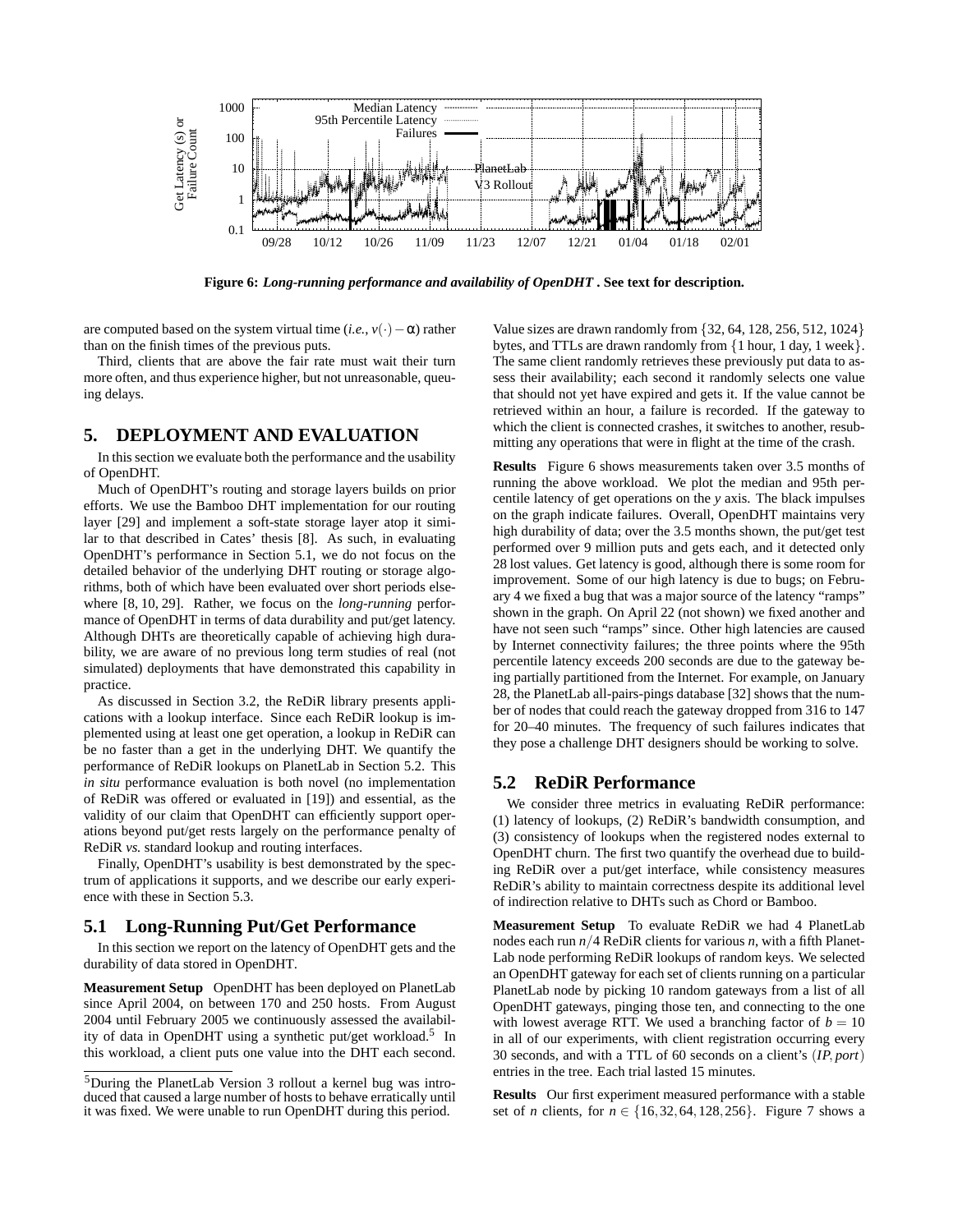

**Figure 7:** *Latency of ReDiR lookups and OpenDHT gets.*



**Figure 8:** *Percentage of ReDiR lookups that are consistent, bytes transferred per lookup, and bytes/sec per registration process.*

CDF of ReDiR lookup latency, based on 5 trials for each *n*. We compare to the latency of the OpenDHT gets performed in the process of ReDiR lookups. The average lookup uses  $\approx 1.3$  gets, indicating that our tree depth estimation heuristic is effective. We have verified this result in a simple simulator for up to 32,768 clients, the results of which match our PlanetLab results closely within their common range of *n*. Bandwidth use is quite low; even at the highest churn rate we tested, the average client registration process uses  $\approx$  64 bytes per second and a single lookup uses  $\approx$  800 bytes.

We next measured consistency as the rate of client churn varies. We used 128 clients with exponentially distributed lifetimes. Whenever one client died, a new client joined. We use Rhea *et al.*'s definition of consistency [29]: ten lookups were performed simultaneously on the same key, the majority result (if any) is considered consistent, and all others are inconsistent.

Figure 8 plots consistency as a function of median client lifetime. We show the mean and 95% confidence intervals based on 15 trials. Despite its layer of indirection, ReDiR is competitive with the implementation of Chord evaluated in [29], although Bamboo performs better at high churn rates (note, however, that the experiments of [29] were performed on ModelNet, whereas ours were performed on PlanetLab).

In summary, these results show that lookup can be implemented using a DHT service with a small increase in latency, with consistency comparable to other DHTs, and with very low bandwidth.

# **5.3 Applications**

We cannot directly quantify the utility of OpenDHT's interface, so in this section we instead report on our experience with building applications over OpenDHT. We first give an overview of the various OpenDHT-based applications built by us and by others. We then describe one application—FreeDB Over OpenDHT (FOOD) in greater detail. FOOD is a DHT-based implementation of FreeDB, the widely deployed public audio-CD indexing service. As FreeDB is currently supported by a set of replicated servers, studying FOOD allows us to compare the performance of the same application built in two very different ways. We end this section with a brief discussion of common feature requests from application-builders; such requests provide one way to identify which aspects of OpenDHT matter most during development of real applications.

#### *5.3.1 Generality: Overview of Applications*

OpenDHT was opened up for experimentation to "friends and family" in March 2004, and to the general public in December 2004. Despite its relative infancy, OpenDHT has already been adopted by a fair number of application developers. To gain experience ourselves, we also developed four different OpenDHT applications. Table 4 lists the known OpenDHT applications. We make a number of observations:

**OpenDHT put/get usage:** Table 4 shows that the majority of these applications use only OpenDHT's put/get interface. We found that many of these (*e.g.*, DOA, FOOD, instant messaging, HIP) make quite trivial use of the DHT—primarily straightforward indexing. Such applications are a perfect example of the benefit of a shared DHT; their relatively simple needs are trivially met by the put/get interface, but none of the applications in themselves warrant the deployment of an independent DHT.

**ReDiR usage:** We have four example applications that use ReDiR—two built by us and two by others. *i*3 is an indirectionbased routing infrastructure built over a DHT lookup interface. To validate that ReDiR can be easily used to support applications traditionally built over a lookup interface, we ported the *i*3 code to run over OpenDHT. Doing so was extremely easy, requiring only a simple wrapper that emulated *i*3's Chord implementation and requiring *no* change to how *i*3 itself is engineered.

As described in Section 4, existing DHT-based multicast systems [7, 27, 35] typically use a routing interface. To explore the feasibility of supporting such applications, we implemented and evaluated Multicast Over OpenDHT (MOOD), using a ReDiR-like hierarchy as suggested in [19]. (The QStream project has independently produced another multicast implementation based on a ReDiR-like hierarchy.) MOOD is not a simple port of an existing implementation, but a wholesale redesign. We conjecture based on this experience that one can often redesign routing-based applications to be lookup-based atop a DHT service. We believe this is an area ripe for further research, both in practice and theory.

Finally, the Place Lab project makes novel use of ReDiR. In Place Lab, a collection of independently operated servers processes data samples submitted by a large number of wireless client devices. Place Lab uses ReDiR to "route" an input data sample to the unique server responsible for processing that sample.

In summary, in the few months since being available to the public, OpenDHT has already been used by a healthy number of very different applications. Of course, the true test of OpenDHT's value will lie in the successful, long-term deployment of such applications; we merely offer our early experience as an encouraging indication of OpenDHT's generality and utility.

#### *5.3.2 FOOD: FreeDB Over OpenDHT*

FreeDB is a networked database of audio CD metadata used by many CD-player applications. The service indexes over a million CDs, and as of September 2004 was serving over four million read requests per week across ten widely dispersed mirrors.

A traditional FreeDB query proceeds in two stages over HTTP. First, the client computes a hash value for a CD—called its *discid* and asks the server for a list of CDs with this discid. If only one CD is returned, the client retrieves the metadata for that CD from the server and the query completes. According to our measurements,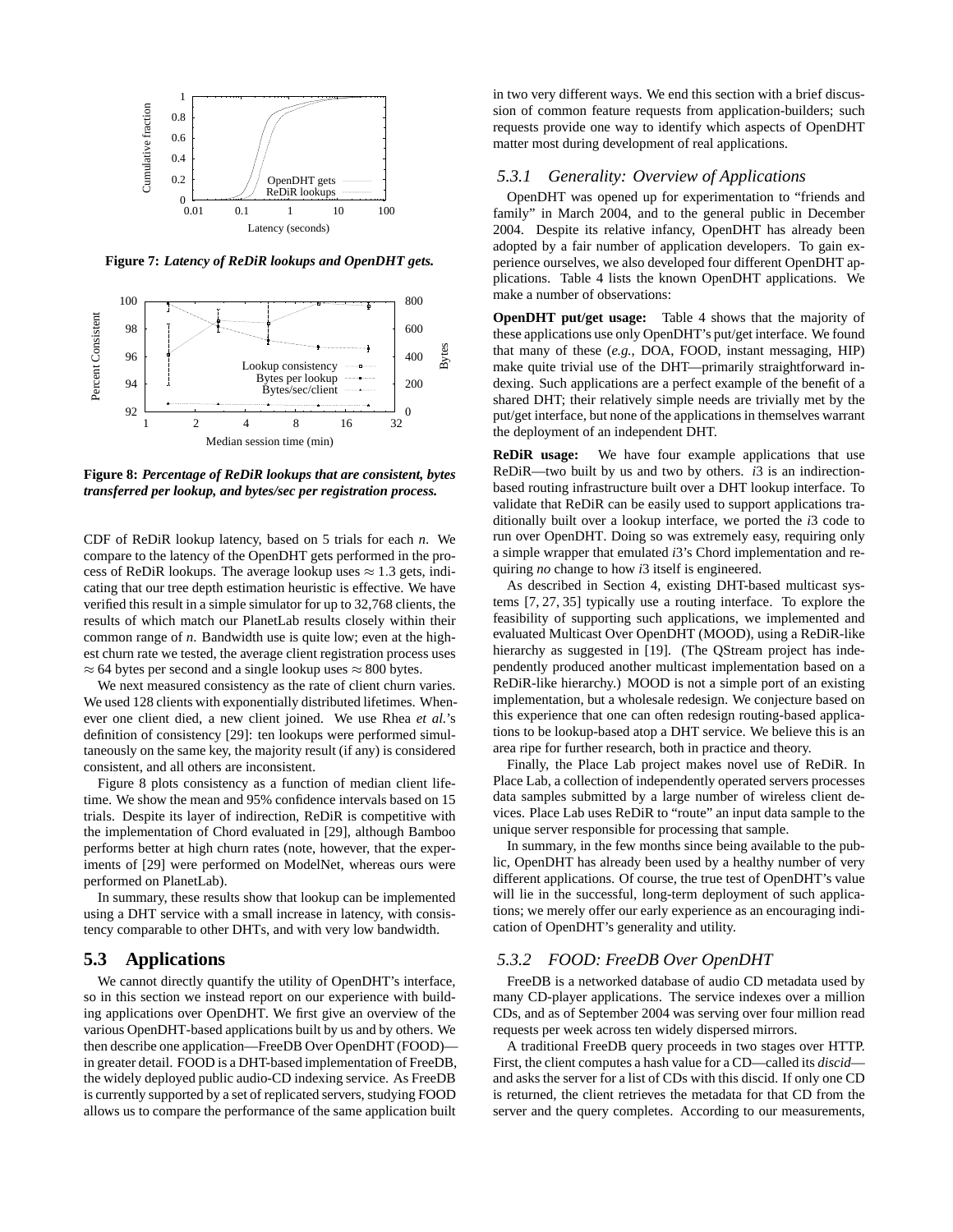| Application                            | Organization         | Uses OpenDHT for            | put/get or ReDiR | Comments                                 |
|----------------------------------------|----------------------|-----------------------------|------------------|------------------------------------------|
| Croquet Media Messenger                | Croquet              | replica location            | put/get          | http://opencroquet.org/                  |
| Delegation Oriented Arch. (DOA)        | MIT, UCB             | indexing                    | put/get          | http://nms.lcs.mit.edu/doa/              |
| Host Identity Protocol (HIP)           | <b>IETF WG</b>       | name resolution             | put/get          | alternative to DNS-based resolution      |
| <b>Instant Messaging Class Project</b> | <b>MIT</b>           | rendezvous                  | put/get          | MIT 6.824, Spring 2004                   |
| <b>Tetherless Computing</b>            | Waterloo             | host mobility               | put/get          | http://mindstream.watsmore.net/          |
| Photoshare                             | Jordan Middle School | <b>HTTP</b> redirection     | put/get          | http://ezshare.org/                      |
| Place Lab 802.11 Location System       | <b>IRS</b>           | location-based redirection  | ReDiR            | http://placelab.org/                     |
|                                        |                      | and range queries           |                  |                                          |
| <b>OStream:</b> Video Streaming        | <b>UBC</b>           | multicast tree construction | ReDiR            | http://qstream.org/                      |
| RSSDHT: RSS Aggregation                | <b>SFSU</b>          | multicast tree construction | ReDiR            | http://sourceforge.net/projects/rssdht/  |
| FOOD: FreeDB Over OpenDHT              | OpenDHT              | storage                     | put/get          | 78 semicolons Perl                       |
| <b>Instant Messaging Over OpenDHT</b>  | OpenDHT              | rendezvous                  | put/get          | 123 semicolons $C++$                     |
| i3 Over OpenDHT                        | OpenDHT              | redirection                 | ReDiR            | 201 semicolons Java glue between         |
|                                        |                      |                             |                  | $i3$ and ReDiR, passes $i3$ regr. tests, |
|                                        |                      |                             |                  | http://i3.cs.berkeley.edu/               |
| <b>MOOD: Multicast Over OpenDHT</b>    | OpenDHT              | multicast tree construction | ReDiR            | 474 semicolons Java                      |

**Table 4:** *Applications built or under development on OpenDHT.*

this situation occurs 91% of the time. In the remaining cases, the client retrieves the metadata for each CD in the list serially until it finds an appropriate match.

A single FOOD client puts each CD's data under its discid. To query FOOD, other clients simply get all values under a discid. A proxy that translates legacy FreeDB queries to FOOD queries is only 78 semicolons of Perl.

**Measurement Setup** We stored a May 1, 2004 snapshot of the FreeDB database containing a total of 1.3 million discids in OpenDHT. To compare the availability of data and the latency of queries in FreeDB and FOOD, we queried both systems for a random CD every 5 seconds. Our FreeDB measurements span October 2–13, 2004, and our FOOD measurements span October 5–13.

**Results** During the measurement interval, FOOD offered availability superior to that of FreeDB. Only one request out of 27,255 requests to FOOD failed, where each request was tried exactly once, with a one-hour timeout. This fraction represents a 99.99% success rate, as compared with a 99.9% success rate for the most reliable FreeDB mirror, and 98.8% for the least reliable one.

In our experiment, we measured both the total latency of FreeDB queries and the latency of only the *first* HTTP request within each FreeDB query. We present this last measure as the response time FreeDB might achieve via a more optimized protocol. We consider FreeDB latencies only for the most proximal server, the USA mirror. Comparing the full legacy version of FreeDB against FOOD, we observe that over 70% of queries complete with lower latency on FOOD than on FreeDB, and that for the next longest 8% of queries, FOOD and FreeDB offer comparable response time. For the next 20% of queries, FOOD has less than a factor of two longerlatency than FreeDB. Only for the slowest 2% of queries does FOOD offer significantly greater latency than FreeDB. We attribute this longer tail to the number of request/response pairs in a FOOD transaction *vs.* in a FreeDB transaction. Even for the idealized version of FreeDB, in which queries complete in a single HTTP GET, we observe that roughly 38% of queries complete with lower latency on FOOD than on the idealized FreeDB, and that the median 330 ms required for FOOD to retrieve all CDs' data for a discid is only moderately longer than the median 248 ms required to complete only the first step of a FreeDB lookup.

In summary, FOOD offers improved availability, with minimal development or deployment effort, and reduced latency for the majority of queries *vs.* legacy FreeDB.

#### *5.3.3 Common Feature Requests*

We now briefly report experience we have gleaned in interactions with users of OpenDHT. In particular, user feature requests are one way of identifying which aspects of the design of a shared DHT service matter most during development of real applications. Requests from our users included:

**XML RPC** We were surprised at the number of users who requested that OpenDHT gateways accept requests over XML RPC (rather than our initial offering, Sun RPC). This request in a sense relates to generality; simple client applications are often written in scripting languages that manipulate text more conveniently than binary data structures, *e.g.*, as is the case in Perl or Python. We have since added an XML RPC interface to OpenDHT.

**Remove function** After XML RPC, the ability to remove values before their TTLs expire was the most commonly requested feature in our early deployment. It was for this reason that we added remove to the current OpenDHT interface.

**Authentication** While OpenDHT does not currently support the immutable or signed puts we proposed in Section 3.1, we have had essentially no requests for such authentication from users. However, we believe this apparent lack of concern for security is most likely due to these applications being themselves in the relatively early stages of deployment.

**Read-modify-write** As discussed in Section 3.1, OpenDHT currently provides only eventual consistency. While it is possible to change values in OpenDHT by removing the old value and putting a new one, such operations can lead to periods of inconsistency. In particular, when two clients change a value simultaneously, OpenDHT may end up storing both new values. Although this situation can be fixed after the fact using application-specific conflict resolution as in Bayou [24], an alternate approach would be to add a read-modify-write primitive to OpenDHT. There has recently been some work in adding such primitives to DHTs using consensus algorithms [22], and we are currently investigating other primitives for improving the consistency provided by OpenDHT.

**Larger maximum value size** Purely as a matter of convenience, several users have requested that OpenDHT support values larger than 1 kB. OpenDHT's current 1 kB limit on values exists only due to Bamboo's use of UDP as a transport. In the near future, we plan to implement fragmentation and reassembly of data blocks in order to raise the maximum value size substantially.